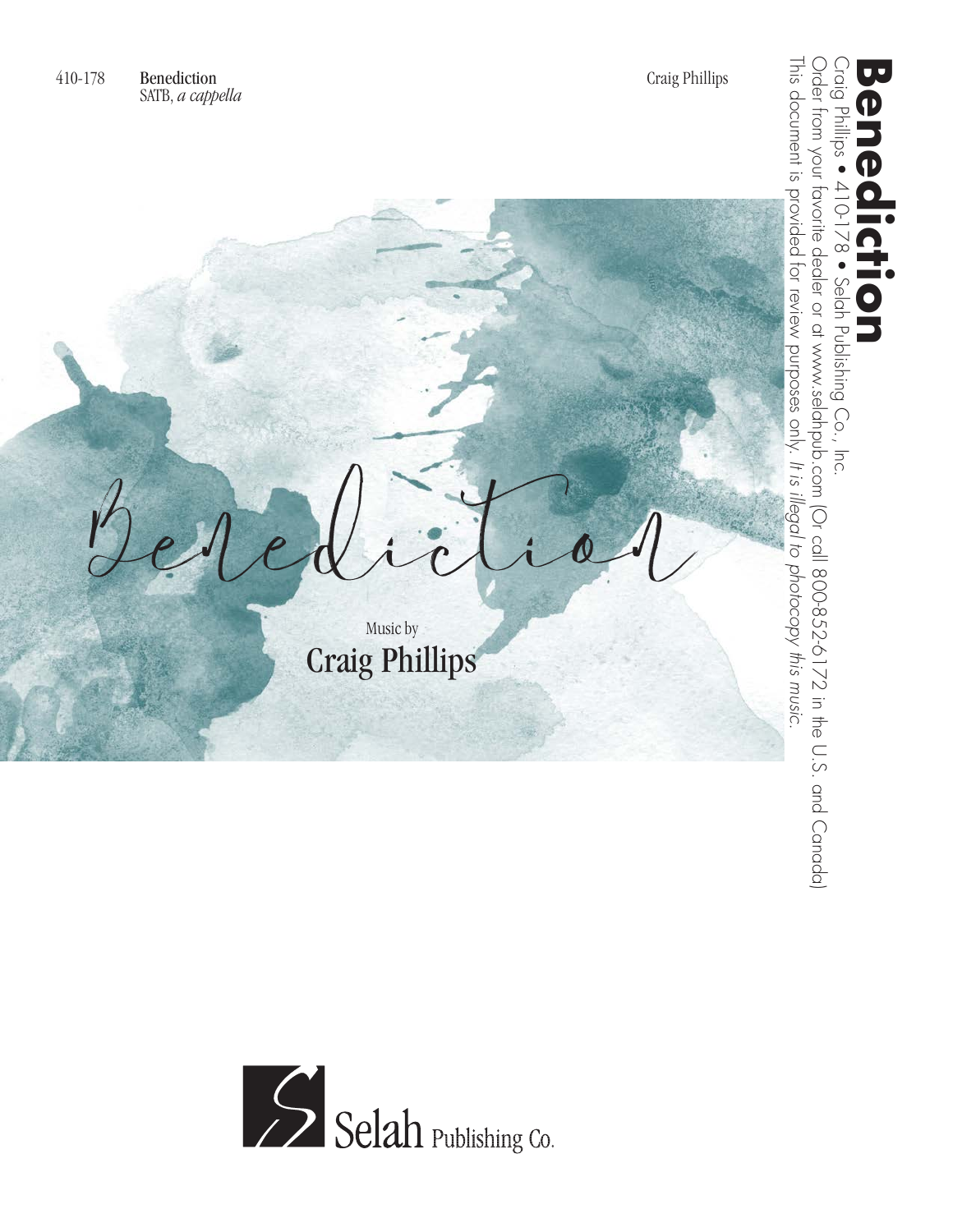Craig Phillips ● 410-178 ● Selah Publishing Co., Inc.<br>Order from your favorite dealer or at www.selahpub.com (Or call 800-852-6172 in the U.S. and Canada) Order from your favorite dealer or at www.selahpub.com (Or call 800-852-6172 in the U.S. and Canada) **Benediction** Craig Phillips • 410-178 • Selah Publishing Co., Inc. This document is provided for review purposes only. It is illegal to photocopy this music. This document is provided for review purposes only. *It is illegal to photocopy this music.* **Benediction** 



2–Benediction–410-178

Printed in the U.S.A. on recycled paper. *It is illegal to photocopy this music.*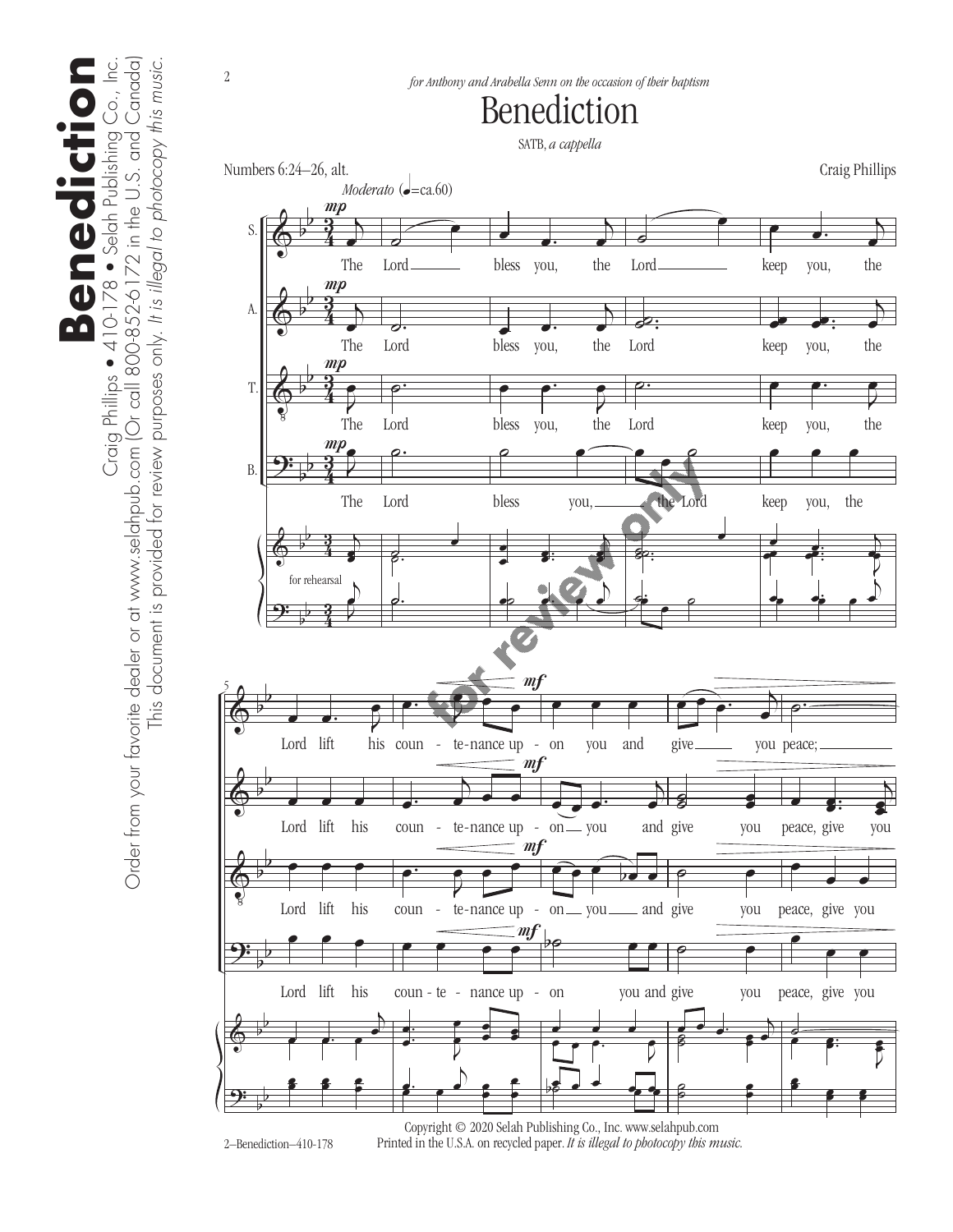

This document is provided for review purposes only. It is illegal to photocopy this music. This document is provided for review purposes only. Order from your favorite dealer or at 172 in the U.S. and Co-852-6172 in the U.S. and Canada) Order from your favorite dealer or at www.selahpub.com (Or call 800-852-6172 in the U.S. and Canada) Craig Phillips ● Craig Phillips • 410-178 • Selah Publishing Co., Inc. **Benediction** יו  $\rightarrow$ Ģ  $\sim 8$ Selah Publishing Co., Inc. *It is illegal to photocopy this music.*

 $\bullet$ 

Ľ

410-178–Benediction–3